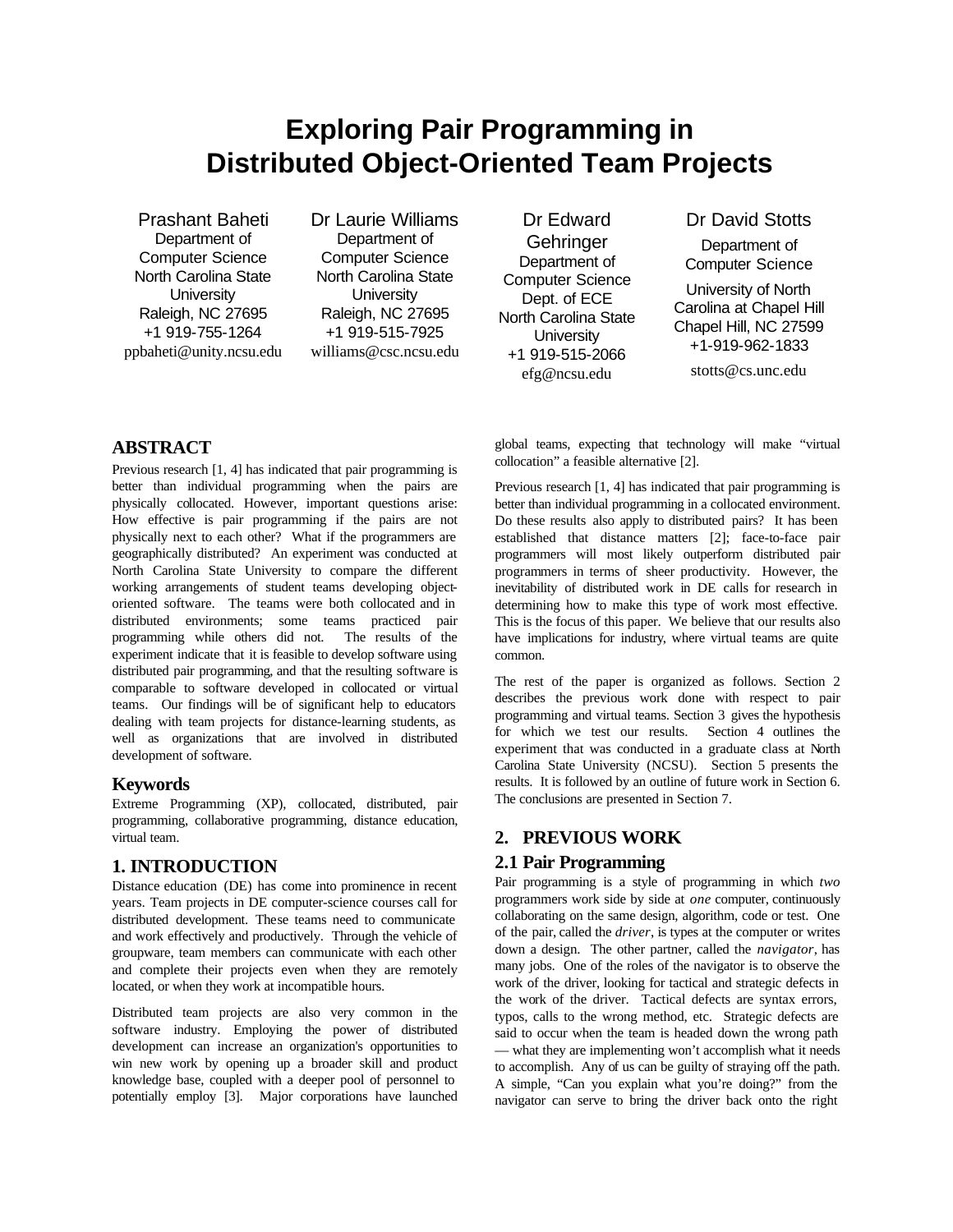track. The navigator has a much more objective point of view and can better think strategically about the direction of the work. The driver and navigator can brainstorm on demand at any time. An effective pair-programming relationship is very active. The driver and the navigator communicate at least every 45 seconds to a minute. It is also very important for them to switch roles periodically. Note that pair programming includes all phases of the development process — design, debugging, testing, etc. — not just coding. Experience shows that programmers can pair at any time during development, in particular when they are working on something that is complex: the more complex the task, the greater the need for two brains [1, 9].

Research has shown that pairs finish in about half the time of individuals and produce higher quality code. The technique has also been shown to assist programmers in enhancing their technical skills, to improve team communication, and to be more enjoyable [1, 9, 10, 11].

#### 2.2 Virtual Teaming

A virtual team can be defined as a group of people , who work together towards a common goal, but across time, distance, culture and organizational boundaries [15]. In our context the goal is development of software. The members of a virtual team may be located at different work sites, or they may travel frequently, and need to rely upon communication technologies to share information, collaborate, and coordinate their work efforts. As the business environment becomes more global and businesses are increasingly in search of more creative ways to reduce operating costs, the concept of virtual teams is of paramount importance [6].

DE may be defined as "a form of education in which there is normally a separation between teacher and learner, and thus one in which other means — the printed and written word, the telephone, computer conferencing or teleconferencing, for example — are used to bridge the physical gap" [14]. The concept of virtual teaming is a boon for distance education as it allows distance-learning students participate in team projects, although the individual team members are geographically dispersed.

In the past, there was no support for collaborative programming for virtual teams. Advancements in technology and the invention of groupware have changed this situation. "Students can now work collaboratively and interact with each other and with their teacher on a regular basis. Students develop interpersonal and communication skills that were unavailable when working in isolation" [16].

DE is experiencing explosive growth. "Online learning is already a \$2 billion business; Gerald Odening, an analyst with Chase Manhattan Bank, predicts that the figure will rise by 35% a year, reaching \$9 billion by 2005" [12]. The federal government assigns great importance to advances in distributed learning. In November 1997, the Department of Defense (DoD) and the White House Office of Science and Technology Policy (OSTP) launched the Advanced Distributed Learning (ADL) initiative. The role of the ADL is "to ensure access to high-quality education and training materials that can

be tailored to individual learner needs and made available whenever and wherever they are required" [13]. Programming students have been major participants in the growth of distance education. However, software project courses, particularly team projects, provide a significant challenge to geographically separated students.

A primary consideration in virtual teaming is that of communication [7]. Poor communication can cause problems like inadequate project visibility, wherein everyone does his/her individual work, but no one knows if the pieces can be integrated into a complete solution. Coordination among the team members could also be a problem. Finally, the technology used must be robust enough to support distributed development.

In the educational field, with distance learning on the rise, virtual teaming has become inevitable. At the same time, it is important to meet the same learning objectives in distance learning as in a traditional classroom.

# **3. HYPOTHESES**

In the fall of 2001, we ran an initial experiment at North Carolina State University to assess whether geographically distributed programmers benefit from using technology to collaborate synchronously with each other. Specifically, we examined the following hypotheses:

- Distributed teams whose members pair synchronously with each other will produce higher quality code than distributed teams that do not pair synchronously.
- Distributed teams whose members pair synchronously will be more productive (in terms of LOC/hr.) than distributed teams that do not pair synchronously.
- Distributed teams who pair synchronously will have comparable productivity and quality when compared with collocated teams.
- Distributed teams who pair synchronously will have better communication and teamwork within the team when compared with distributed teams that do not pair synchronously.

# **4. THE EXPERIMENT**

An initial feasibility study was done in early fall 2001 between NCSU and UNC to determine an effective technical platform to allow remote teaming. Two pairs of programmers worked over the Internet to develop a modest Java gaming application; each pair was composed of one programmer from each remote site. From this experiment we found that effective remote teaming could be done with the PC sharing software and audio support we describe in the following section; video support was provided as well, but the teams did not find video necessary and chose not to use it.

After the feasibility study, a formal experiment was conducted in a graduate class, Object-Oriented Languages and Systems,<sup>1</sup>

1

<sup>1</sup> http://courses.ncsu.edu/csc517/common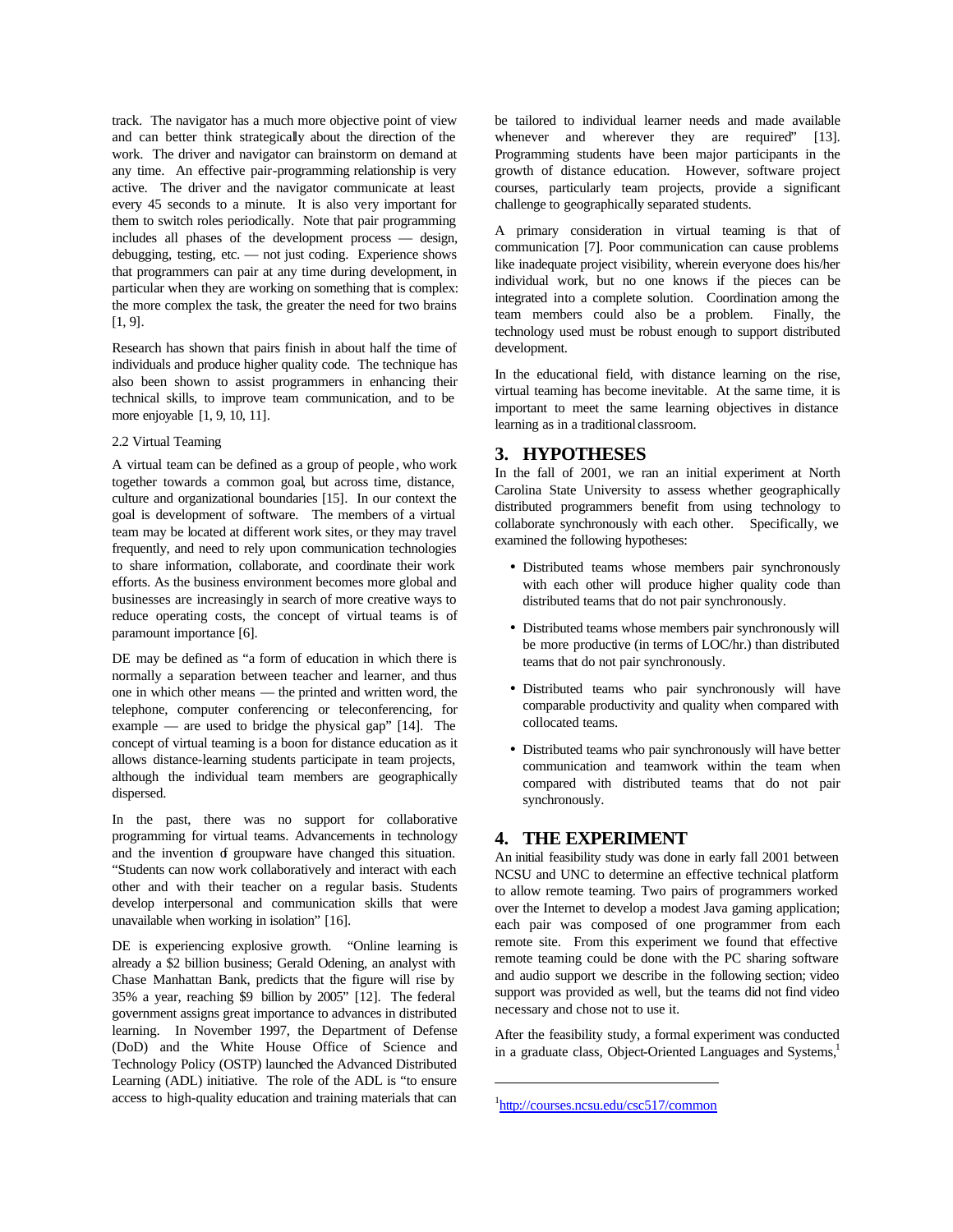taught by Dr Edward Gehringer at North Carolina State University. The course introduces students to object technology and covers OOA/OOD, Smalltalk, and Java. At the end of the semester, all students participate in a 5-week team project. We chose this class for our experiment for the following reasons:

- 1. The projects were developed using an object-oriented language.
- 2. The experiment had to be performed on a class that had enough students to partition into four categories and still have enough teams in each category to draw conclusions.
- 3. We needed some distance-education participants for the class to make distributed development feasible and attractive.

The aforementioned class had 132 students, 34 of whom were distance learning Video-Based Engineering Education (VBEE) students. The VBEE students were located throughout the US, often too far apart for collocated programming or even face-to-face meetings. The team project counted for 20% of their final grade. The on-campus students were given 30 days to complete the project, while the VBEE students had 37. VBEE students' deadlines are typically one week later than on-campus students', because the VBEE students view videotapes<sup>2</sup> of the lectures, which are mailed to them once a week. Teams composed of some on-campus and some VBEE students were allowed to observe the VBEE deadline, as an inducement to form distributed teams..

Teams were composed of 2–4 students. The students selfselected their teammates, either in person or using a message board associated with the course, and chose one of the four work environments listed below.

#### *1. Collocated team without pairs (9 groups)*

The first set of teams developed their project in the traditional way: group members divided the tasks among themselves and each one completed his or her part. An integration phase followed, to bring all the pieces together.

#### *2. Collocated team with pairs (16 groups)*

The next set of groups worked in pairs. Pair programming was used in the analysis, design, coding and testing phases. A team consisted of one or two pairs. If there were two pairs, an integration phase followed.

The next two environments consisted of teams that were geographically separated — "virtual teams." These groups were either composed entirely of VBEE students, or a combination of VBEE and on-campus students.

#### *3. Distributed team without pairs (8 groups)*

 $\overline{a}$ 

The third set of teams worked individually on different modules of the project at different locations. The contributions were combined in an integration phase.

## *4. Distributed team with pairs (5 groups)*

This fourth set of teams developed the project by working in pairs over the Internet. At the end, they integrated the various modules.

The pairs in this experiment used headsets and microphones to speak to each other. They viewed a common display using desktop sharing software, such as NetMeeting, PCAnywhere, or VNC. They also used instant-messaging software like Yahoo Messenger while implementing the project. A typical session involved two programmers sharing desktops, with one of the pair (the navigator) having read-only access while the other (the driver) actually edited the code. The changes made by the driver were seen in real time by the navigator, who was constantly monitoring the driver's work. The navigator could communicate with the driver by speaking over the microphone, or via instant messaging. As in the initial platform experiment, the students were furnished Intel digital cameras to use as Webcams for videoconferencing, to allow them, for example, to show paper design documents to each other. However, as earlier, none of these teams found the need to use the Webcams.

In order to record their progress, the students utilized an online tool called Bryce [8], a Web-based software-process analysis system used to record metrics for software development. Bryce was developed at NCSU under the direction of the second author. Using the tool, the students recorded data including their development time, lines of code and defects. Development time and defects were recorded for each phase of the software development cycle, namely, planning, design, design review, code, code review, compile and test. Using these inputs, Bryce calculated values for the metrics used to compare the four categories of group projects.

Over the course of the project, the metrics recorded by the students were monitored by the research team so as to make sure that they were recorded on time and were credible. It was found that defects had not been recorded properly by many of the groups, and hence, defects recorded were not considered in this analysis. Two groups (one in category 2 and one in category 3) that had not recorded time metrics properly were excluded from the analysis.

The two metrics used for the analysis were *productivity*, in terms of lines of code per hour; and *quality*, in terms of the grades obtained by the students for the project. Additionally, after the students had completed their projects, they filled out a survey regarding their experiences while working in a particular category, the difficulties they faced, and the things they liked about their work arrangement.

#### **5. RESULTS**

Data were analyzed in terms of productivity and quality, as defined above. Also, student feedback formed an important third input for the experiment. Our goal was not to show that distributed pair programming is superior to collocated pair programming for student teams. Our goal was to demonstrate that distributed pairing is a viable and desirable alternative for use with student teams, particularly for distance education

<sup>&</sup>lt;sup>2</sup>The VBEE program is moving from videotape to video servers, but this change is not yet complete.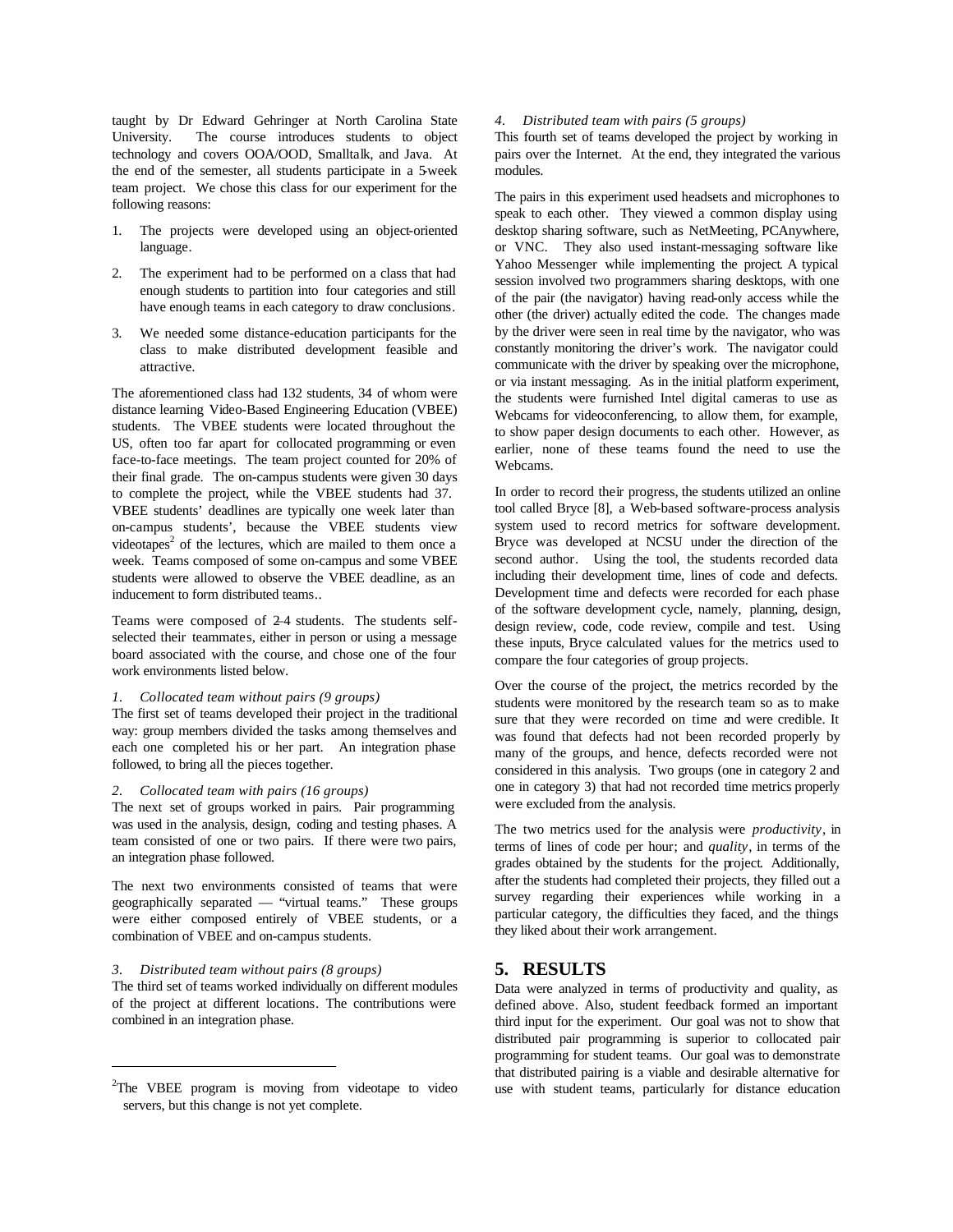students. We plan to repeat this experiment in the Fall 2002 semester to build up a larger base of results.

## **5.1 Productivity**

Productivity was measured in terms of lines of code per hour. Average lines of code per hour for the four environments are shown in Figure 1.

**Lines of Code per hour**



#### Figure 1

The results show that distributed teams had a slightly greater productivity as compared to collocated teams; however, the *f*test for the four categories shows that results are not statistically significant  $(p < 0.1)$ , due to high variance in the data for distributed groups. This is better depicted by the box plot (Figure 2) for the four categories, which illustrates the distribution of the metric for the four environments.



Subgroup Sizes Min n=4 Max n= 6

#### Figure 2

A box plot shows the distribution of data around the median. The vertical rectangle for each category shows the distribution of the middle 50% of the readings. The horizontal line inside each rectangle shows the median value for that particular category. The line segment from the top of the rectangle shows the range in which the top 25% of the values lie. Similarly, the line segment below the rectangle shows the range in which the bottom 25% of the values lie. Thus, the end points of the two line segments indicate the total range that the values for a particular category fall into. For example, the

median for the non-pair collocated category is around 10 LOC/hr., with the middle 50% of the values lying between approximately 9 and 13 LOC/hr., while the entire range is between 5 and 35 LOC/hr., approximately.

If the comparison is restricted to the two distributed categories, a statistical *t*-test on the two categories shows that this difference is not statistically significant. In terms of productivity, the groups involved in virtual teaming (without pairs) is not statistically significantly better than those involved in distributed pair programming. In other words, teams involved in distributed pair programming perform similarly to those on virtual teams without distributed pair programming.

#### **5.2 Quality**

The quality of the software developed by the groups was measured in terms of the average grade obtained by the group out of a maximum of 110. The graph below indicates that the performance of students did not vary much from one category to another.



#### Figure 3

A box plot for the grades only corroborates the claim made above. Although nothing statistically significant can be said about the grades for the four categories, it is interesting to see that those teams performing distributed pair programming were very successful in comparison to other groups. The results of the statistical tests indicate that teams involved in distributed teams with pair programming performed similarly to those distributed teams that did not practice pair programming in terms of project grade.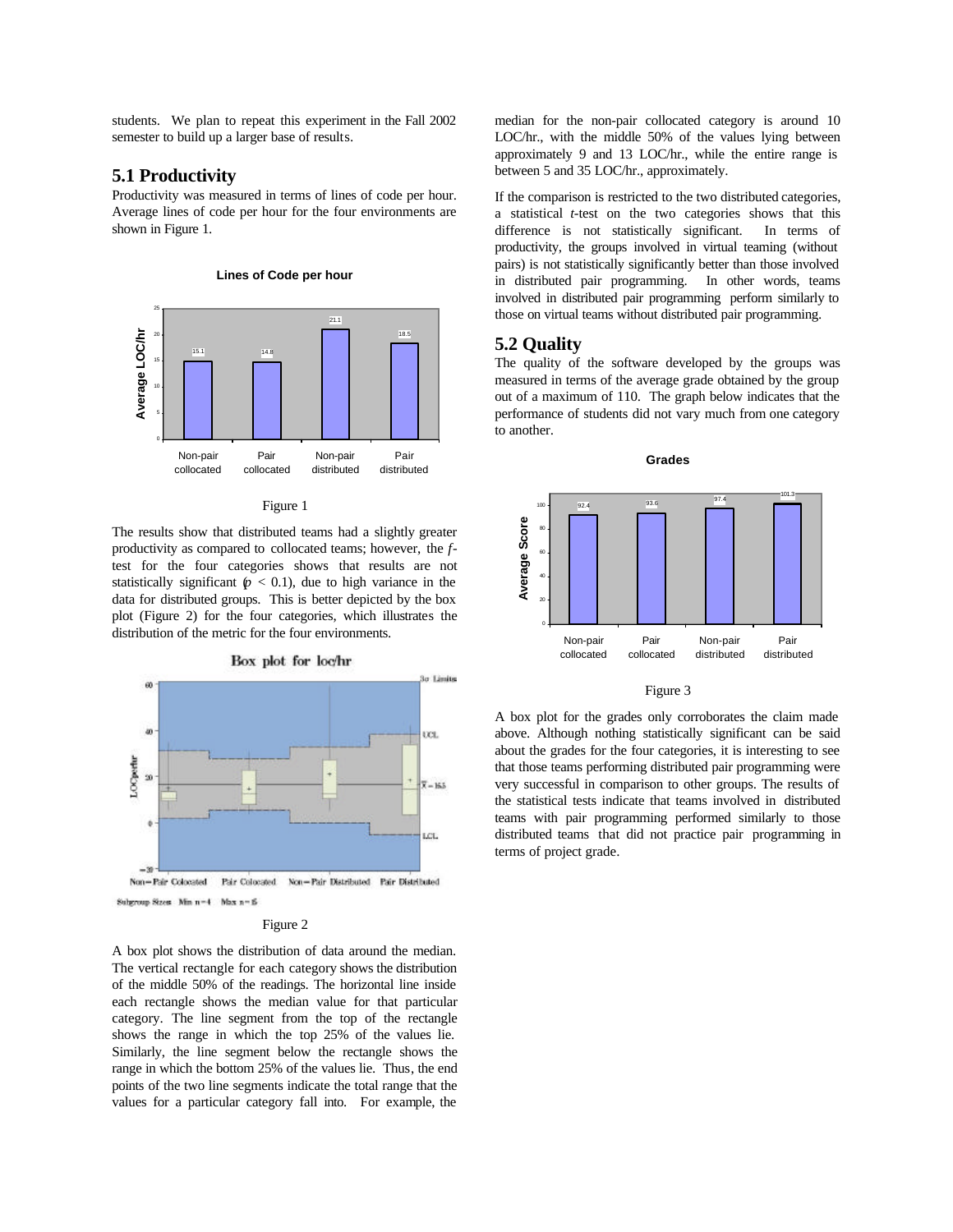



# **5.3 Student Feedback**

Productivity and product quality is important. However, as educators we strive to provide positive learning experiences for our students. We ran a survey to assess students' satisfaction with their working arrangement. One of the questions was about cooperation within the team. Table 1 shows the responses of the students in the different environments.

|                      | Very<br>good | Good | Fair  | Poor |
|----------------------|--------------|------|-------|------|
| Non-pair collocated  | 46%          | 40%  | 11%   | 3%   |
| Pair collocated      | 62%          | 28%  | 10%   | 0%   |
| Non-pair distributed | 45%          | 37%  | 18%   | 0%   |
| Pair distributed     | 83%          | 17%  | $0\%$ | 0%   |

Responses to the question, "How was the cooperation between your team members?"

Table 1: Cooperation within team

The communication among the team members is an important issue in team projects. Table 2 shows the responses of students regarding communication among team members.

|                      | Very<br>good | Good | Fair  | Poor  |
|----------------------|--------------|------|-------|-------|
| Non-pair collocated  | 57%          | 26%  | 11%   | 6%    |
| Pair collocated      | 58%          | 28%  | 12%   | 2%    |
| Non-pair distributed | 41%          | 41%  | 14%   | 4%    |
| Pair distributed     | 67%          | 33%  | $0\%$ | $0\%$ |

Responses to the question, "How was the communication with your team?"

Table 2: Communication among Team Members

The survey also indicates that five out of six students felt that coding and testing are most suitable phases for distributed pair programming. Collocated pair programmers, in general, found pair programming to be useful in all the phases of software

development. When asked to identify the greatest obstacle to distributed pair programming, students commented as follows:

"Initially exchanging code/docs via e-mail was a problem. Later on we used Yahoo briefcases to upload code to others to read it from there. From then on things went very smooth"

"Finding common time available for all."

The students were asked to identify the biggest benefits of the distributed pair programming, and responded—

"If each person understands their role and fulfills their commitment, completing the project becomes a piece of cake. It is like Extreme Programming with no hassles. If we do not know one area we can quickly consult others in the team. It was great."

"There is more than one brain to work on the problem."

"It makes the distance between two people very short."

Five out of the six students involved in distributed pair programming thought that technology was not much of a hindrance in collaborative programming. Also, 23 out of 28 students involved in virtual teaming with or without pair programming felt that there was proper cooperation among team members.

# **6. FUTURE WORK**

The experiment we conducted was a classroom experiment among 132 students, including 34 distance-learning students. To be able to draw statistically significant conclusions, such experiments have to be repeated, on a larger scale if possible. However, this experiment has given initial indications of the viability of distributed pair programming. We intend to conduct more experiments like this so that we can draw conclusions about distributed pair programming, and whether virtual teams should be a standard practice in the classroom as well as in industry.

# **7. CONCLUSIONS**

The results of our experiment indicate the following:

- Pair programming in virtual teams is a feasible way of developing object-oriented software.
- Pair programming in collocated teams is a feasible way of developing object-oriented software.
- Software development involving distributed pair programming seems to be comparable to collocated software development in terms of two metrics, namely productivity (in terms of lines of code per hour) and quality (in terms of the grades obtained).
- Collocated teams did not achieve statistically significantly better results than the distributed teams.